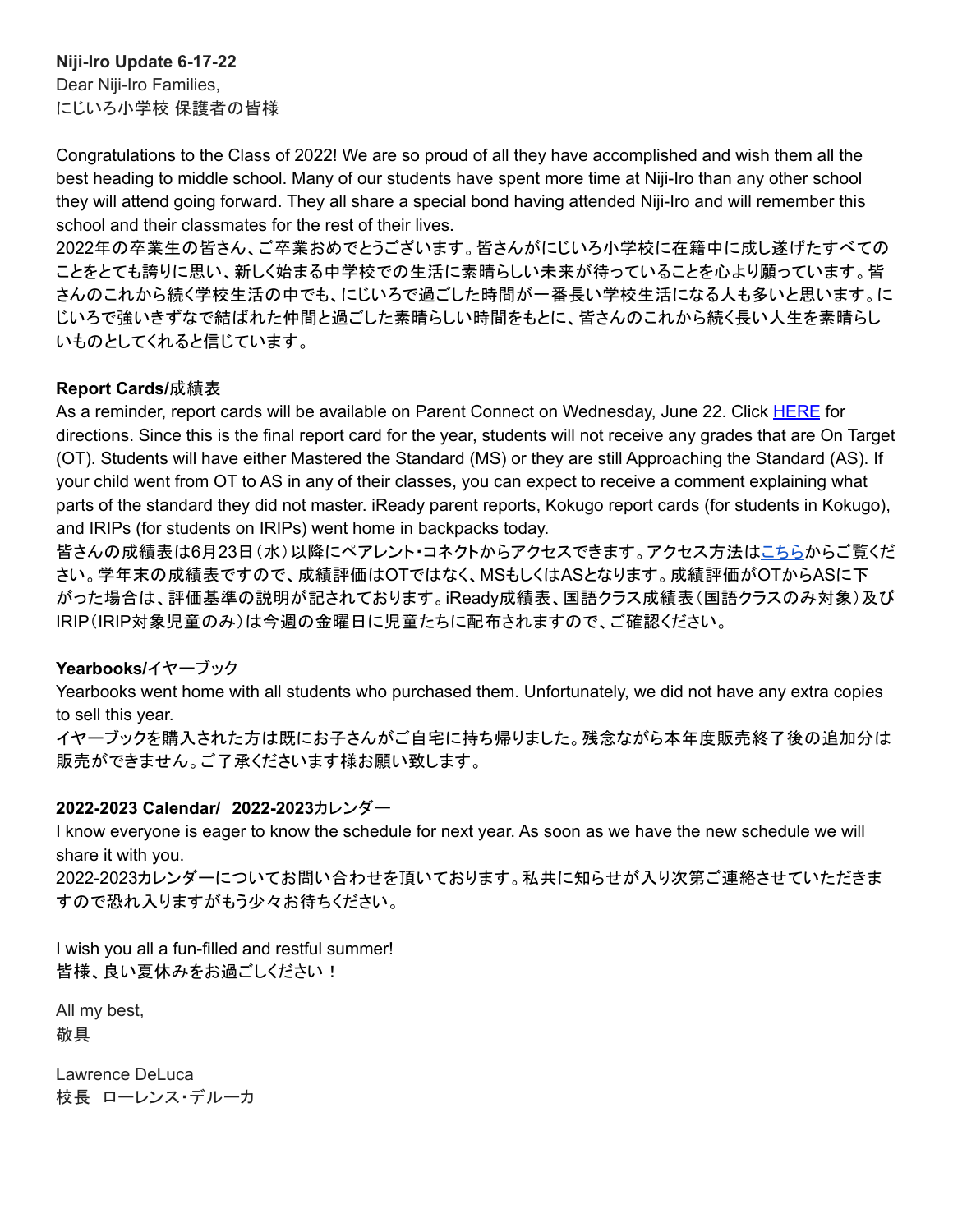#### **REMINDERS**お知らせ

### Parents Guide to Home Firearm [Safety.pdf](http://track.spe.schoolmessenger.com/f/a/BtWwSFGz3c8ncFH0dVcLyg~~/AAAAAQA~/RgRkcidSP0R1aHR0cHM6Ly9tc2cuc2Nob29sbWVzc2VuZ2VyLmNvbS9tLz9zPUFUZWRZWnY3M0o4Jm1hbD0yYjJhNWQ2M2IxNTM3YjYxOTU1NGZjNDU1OTY2ZmYzZTlhZTIwZGUzYTQ3NDM1N2E2Y2JiYmQ1MmJiN2Y0MTJkVwdzY2hvb2xtQgpijdLzkGJNcTb6UitOaWppLUlyb19QcmluY2lwYWxAbGl2b25pYXB1YmxpY3NjaG9vbHMub3JnWAQAAAAB)

#### **Free and Reduced Lunch/**無料ランチの終了と割引ランチの申し込みについて

During the Covid pandemic, the federal government approved meal waivers for schools and districts during the 2020-21 and 2021-22 school years. This federal meal waiver allowed **any** LPS student to receive breakfast and/or lunch, free of charge to you, regardless of family economic status and without requiring the traditional Free & Reduced School Meals application to be submitted by families.

Currently, these waivers are set to expire on June 30, 2022. **For those families who believe they would qualify for free or reduced meals through the traditional process, we encourage you to complete and submit your application now.**

The online application can be found using this link: Horizon Free & [Reduced](http://track.spe.schoolmessenger.com/f/a/wJG7soAPgv5Bd1k_GxHYTw~~/AAAAAQA~/RgRkVpzhP0QoaHR0cHM6Ly9mcmFwcHMuaG9yaXpvbnNvbGFuYS5jb20vd2VsY29tZVcHc2Nob29sbUIKYnBhaXViAVMeyFIgbGRlbHVjYUBsaXZvbmlhcHVibGljc2Nob29scy5vcmdYBAAAAAE~) Apps and if you prefer to submit a paper application, you can find that by using this link: Free & Reduced Paper [Application](http://track.spe.schoolmessenger.com/f/a/qHI_l2BxqEP4UIcylJbiKQ~~/AAAAAQA~/RgRkVpzhP0SWaHR0cHM6Ly93d3cubGl2b25pYXB1YmxpY3NjaG9vbHMub3JnL2Ntcy9saWIvTUk1MDAwMDQ1MS9DZW50cmljaXR5L0RvbWFpbi8yNTEvMjAyMS0yMiUyMExQUyUyMEZyZWVfYW5kX1JlZHVjZWQtcHJpY2VfYXBwbGljYXRpb25fNjUzNzg1XzclMjAwNzEyMjEucGRmVwdzY2hvb2xtQgpicGFpdWIBUx7IUiBsZGVsdWNhQGxpdm9uaWFwdWJsaWNzY2hvb2xzLm9yZ1gEAAAAAQ~~).

**If you have any questions, please contact the LPS Food & Nutrition Services Department at (734) 744-2820 or email at [foodservice@livoniapublicschools.org](mailto:foodservice@livoniapublicschools.org).**

**I have also included the information regarding P-EBT (Pandemic Electronic Benefit Transfer Program). Please contact us with any questions.**

**Niji-Iro Japanese Immersion [Elementary](http://track.spe.schoolmessenger.com/f/a/DP3zaTqA-z3v0WCmdThttw~~/AAAAAQA~/RgRkeKyMP0R1aHR0cHM6Ly9tc2cuc2Nob29sbWVzc2VuZ2VyLmNvbS9tLz9zPU1aWnprclBtczRZJm1hbD0zOTA5ZDg0MWJjMDY2NzI1YTNiMWZmMWE0M2ZkZTUyNTA4ZDhiZGZhMjM3MWQ3ZjNlNGFkNWU4YzUwYTY0YzBlVwdzY2hvb2xtQgpihgx5l2JkZMUTUitOaWppLUlyb19QcmluY2lwYWxAbGl2b25pYXB1YmxpY3NjaG9vbHMub3JnWAQAAAAB) School (2).docx**

#### **[MDHHS-5925.dotx](http://track.spe.schoolmessenger.com/f/a/7TMlFDvOxH7u2YKLxl3LMA~~/AAAAAQA~/RgRkWoTVP4RHAWh0dHA6Ly90cmFjay5zcGUuc2Nob29sbWVzc2VuZ2VyLmNvbS9mL2EveVBFaW03MXNtbHNOOEt1SXVWOE4wUX5-L0FBQUFBUUF-L1JnUmtXa3dGUDBSMWFIUjBjSE02THk5dGMyY3VjMk5vYjI5c2JXVnpjMlZ1WjJWeUxtTnZiUzl0THo5elBXWkVhRzFwZVVvMlUxTkpKbTFoYkQweFpXTm1abVZqTlRabU1HRTFNVE0wTjJZNFlUTTNZbVZrWXprek5HTTBNMlZrWVdRM056UTFOR1l4TVRBMFpUZzNNVGd5TkRnelpqUTROelU0TnpVMVZ3ZHpZMmh2YjJ4dFFncGljSVVZZVdJQlU0UDRVaUJzWkdWc2RXTmhRR3hwZG05dWFXRndkV0pzYVdOelkyaHZiMnh6TG05eVoxZ0VBQUFBQVF-flcHc2Nob29sbUIKYm9VUXli_5j50VIgbGRlbHVjYUBsaXZvbmlhcHVibGljc2Nob29scy5vcmdYBAAAAAE~)**

Covidによるパンデミックの間、連邦政府は2020-21年と2021-22年の間に学校区、およびそれぞれの学校に給食費 免除を承認しました。現在この給食費免除によりLPSに所属する全ての生徒はご家族の経済状況に関係なく、通常 は必要な学校給食無料および割引申請書の提出なしで、朝食および/もしくは昼食を無料で受け取っています。 しかしながら、現在の給食費免除は2022年6月30日に期限が切れる予定です。今後は以前行われていた給食費の 割引、および費用免除を受ける資格があると思われるご家族は来年の学校年度が始まるのを待たずにすぐに申請 書を提出してください。オンラインでのアプリケーションをご希望の方はこちらのリンクから**[Horizon](http://track.spe.schoolmessenger.com/f/a/wJG7soAPgv5Bd1k_GxHYTw~~/AAAAAQA~/RgRkVpzhP0QoaHR0cHM6Ly9mcmFwcHMuaG9yaXpvbnNvbGFuYS5jb20vd2VsY29tZVcHc2Nob29sbUIKYnBhaXViAVMeyFIgbGRlbHVjYUBsaXZvbmlhcHVibGljc2Nob29scy5vcmdYBAAAAAE~) Free &**

**[Reduced](http://track.spe.schoolmessenger.com/f/a/wJG7soAPgv5Bd1k_GxHYTw~~/AAAAAQA~/RgRkVpzhP0QoaHR0cHM6Ly9mcmFwcHMuaG9yaXpvbnNvbGFuYS5jb20vd2VsY29tZVcHc2Nob29sbUIKYnBhaXViAVMeyFIgbGRlbHVjYUBsaXZvbmlhcHVibGljc2Nob29scy5vcmdYBAAAAAE~) Apps** アクセスしていただけます。紙面での申請をご希望の方はこちらのリンクから **Free & [Reduced](http://track.spe.schoolmessenger.com/f/a/qHI_l2BxqEP4UIcylJbiKQ~~/AAAAAQA~/RgRkVpzhP0SWaHR0cHM6Ly93d3cubGl2b25pYXB1YmxpY3NjaG9vbHMub3JnL2Ntcy9saWIvTUk1MDAwMDQ1MS9DZW50cmljaXR5L0RvbWFpbi8yNTEvMjAyMS0yMiUyMExQUyUyMEZyZWVfYW5kX1JlZHVjZWQtcHJpY2VfYXBwbGljYXRpb25fNjUzNzg1XzclMjAwNzEyMjEucGRmVwdzY2hvb2xtQgpicGFpdWIBUx7IUiBsZGVsdWNhQGxpdm9uaWFwdWJsaWNzY2hvb2xzLm9yZ1gEAAAAAQ~~) Paper [Application](http://track.spe.schoolmessenger.com/f/a/qHI_l2BxqEP4UIcylJbiKQ~~/AAAAAQA~/RgRkVpzhP0SWaHR0cHM6Ly93d3cubGl2b25pYXB1YmxpY3NjaG9vbHMub3JnL2Ntcy9saWIvTUk1MDAwMDQ1MS9DZW50cmljaXR5L0RvbWFpbi8yNTEvMjAyMS0yMiUyMExQUyUyMEZyZWVfYW5kX1JlZHVjZWQtcHJpY2VfYXBwbGljYXRpb25fNjUzNzg1XzclMjAwNzEyMjEucGRmVwdzY2hvb2xtQgpicGFpdWIBUx7IUiBsZGVsdWNhQGxpdm9uaWFwdWJsaWNzY2hvb2xzLm9yZ1gEAAAAAQ~~).**

フォームにアクセスください。何かご不明な点がございましたら、LPS Food & Nutrition Services Department ((734) 744-2820) または foodservice@livoniapublicschools.org まで電子メールでお問い合わせください。 また、P-EBT(パンデミック電子給付金給付プログラム)に関する情報も記載しました。ご不明な点がございましたらい つでもお問い合わせください。